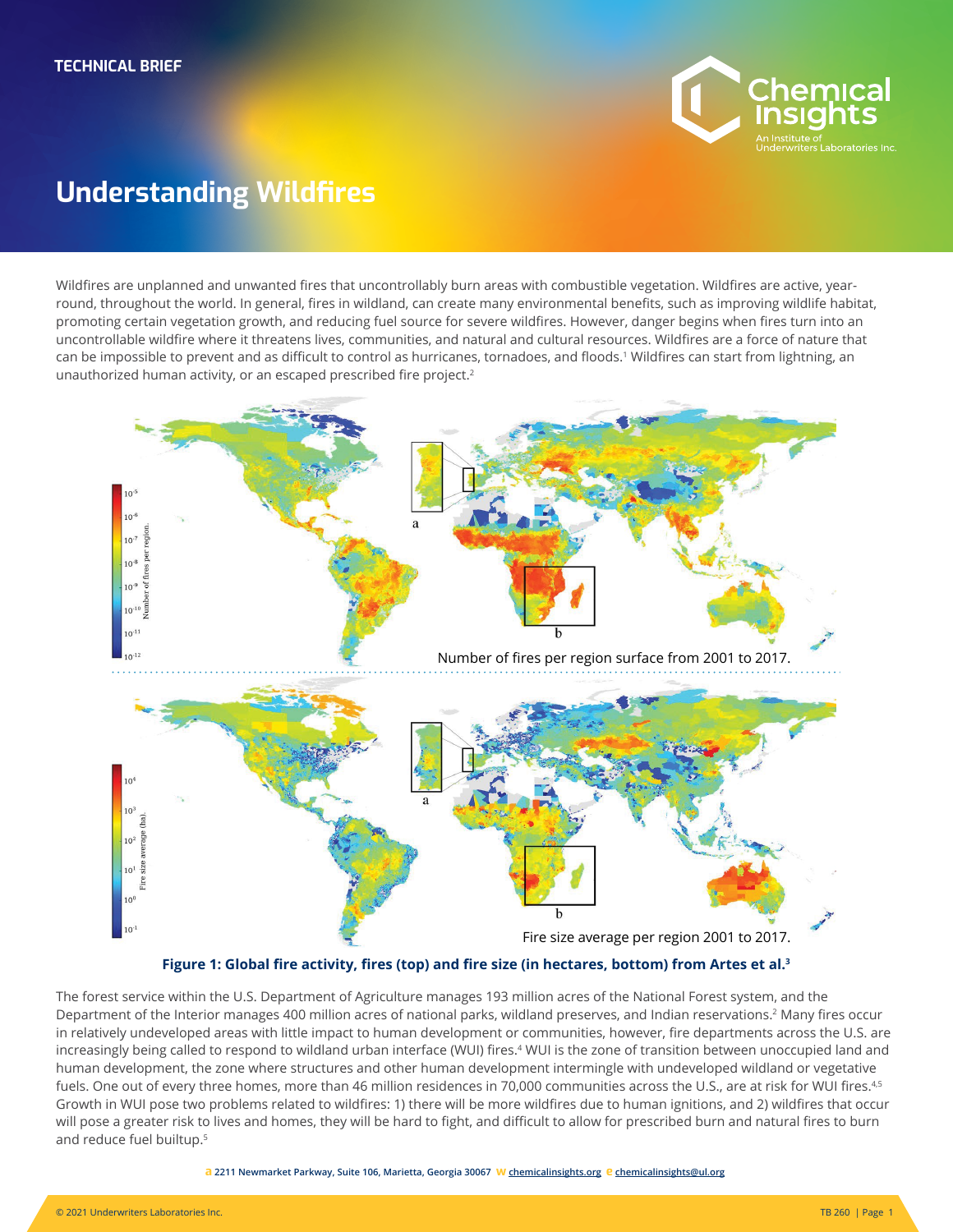## **Wildfire Statistics**

Wildfires are unpredictable, meaning the annual fire count and the acres burned are considered random or by chance (Figure 2.) The National Interagency Fire Center (NIFC) has compiled annual wildland fire statistics for federal and state agencies since 1983, and key statistics and findings are below:



**Figure 2: Annual wildfires and acres burned since 1983. Data from the National Interagency Fire Center.**

- **•** Over the past 10 years (2011-2020), there was an average of 62,769 wildfires annually and an average of 7.5 million acres impacted annually.<sup>6</sup>
- **•** Over the past 30 years, the number of fires has been relatively consistent (Figure 2 fires trend line), however, the acres burned (Figure 2 acres trendline) have been increasing.
- Over the last five years, on average, Forest Service and DOI agencies, combined, spent \$2.3 billion in wildfire suppression cost.<sup>6</sup>
- **•** In 2020, more than 58,950 wildfires burned 10.1 million acres, the most acreage impacted in a year.<sup>6</sup>
- **•** Most wildfires are human-caused (88% on average from 2015 to 2019,) although the wildfires caused by lightning tend to be larger and burn more acreage (55% of the average acreage burned from 2015 to 2019 was ignited by lightning.)<sup>2</sup>

## **Wildfires by Region**

- **•** More wildfires occur in the East (including the central states,) but the wildfires in the West are larger and burn more acreage.<sup>2</sup>
- **•** In 2020, nearly 40% of acres burned were in California.<sup>2</sup>
- **•** Six of the largest California wildfires occurred in 2020.7
- **•** Among the top reasons for wildfires in California in 2020 were severe drought and heat. In August 2020, the Northern side of the state saw a massive thunderstorm that delivered very little rain and more than 11,000 lightning strikes, which ignited approximately 300 blazes including the August Complex wildfire.8
- **•** In 2019, more than 29,600 fires burned 0.6 million acres in the East, compared with nearly 21,000 wildfires that burned 4.1 million acres in the West.<sup>2</sup>
- The acreage burned in Alaska in 2019 (2.5 million acres) accounts for more than half the acreage burned in the West (Figure 3.)<sup>2</sup>